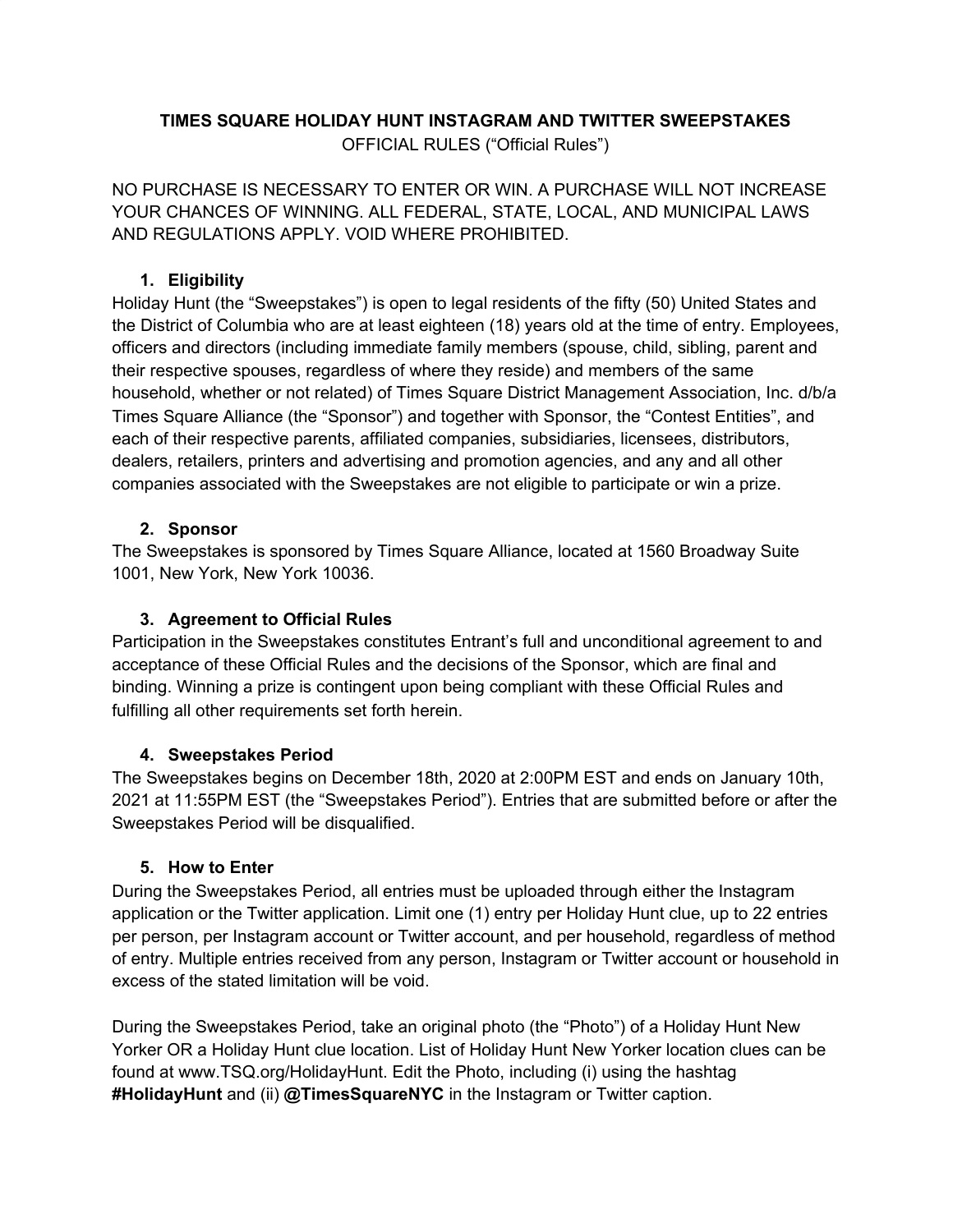The Photo may not contain any content that:

(1) is sexually explicit or suggestive; unnecessarily violent or derogatory of any ethnic, racial, gender, religious, professional or age group; or profane; promotes alcohol, illegal drugs, tobacco, firearms/weapons (or the use of any of the foregoing);

(2) promotes any activities that may appear unsafe or dangerous; promotes any particular political agenda or message

(3) is obscene or offensive; endorses any form of hate or hate group; appears to duplicate any other submitted Submission;

(4) contains any personal identification, such as license plate numbers, personal names, e-mail addresses or street addresses;

(5) contains copyrighted materials owned by others or any trademarks, names or logos owned by others; or

(6) violates any law.

By submitting your completed Photo as directed, you will receive one (1) entry in the Sweepstakes. Entrants must fully comply with all Sweepstakes requirements to be eligible. Incomplete entries are void.

## **6. Publication and Assignment of Rights to Submissions:**

By participating in the Sweepstakes and submitting an entry, each Entrant agrees to (i) be bound by these Official Rules, including all entry requirements, and (ii) waive any and all claims against the Sponsor, the other Sweepstakes Entities and each of their respective parents, affiliated companies, subsidiaries, licensees, distributors, dealers, retailers, printers, representatives and advertising and promotion agencies, and any and all other companies associated with the Sweepstakes, and all of their respective officers, directors, employees, agents and representatives (collectively, "Released Parties") for any injury, damage or loss that may occur, directly or indirectly, in whole or in part, from the participation in the Sweepstakes or from the receipt or use of any Prize.

By entering the Sweepstakes, each Entrant agrees that Entrant's submission is an original work of authorship and Entrant owns all right, title and interest in the entry as of the date of submission. Entries cannot defame or invade the publicity rights or privacy of any person, living or deceased, or otherwise infringe upon any person's personal or property rights or any other third party rights. If the entry contains any material or elements that are not owned by the Entrant and/or which are subject to the rights of third parties, the Entrant is responsible for obtaining and has obtained, prior to submission of the entry, any and all releases and consents necessary to permit the use and exhibition of the entry by Sponsor and the other Sweepstakes Entities in the manner set forth in these Official Rules, including, without limitation, name and likeness permissions from any person who appears in or is identifiable in the entry. If any identifiable person appearing in the entry is under the age of majority in his/her state of residence, the parent or legal guardian is required to provide permission. Sponsor reserves the right to require proof of these permissions in a form acceptable to Sponsor from any Entrant at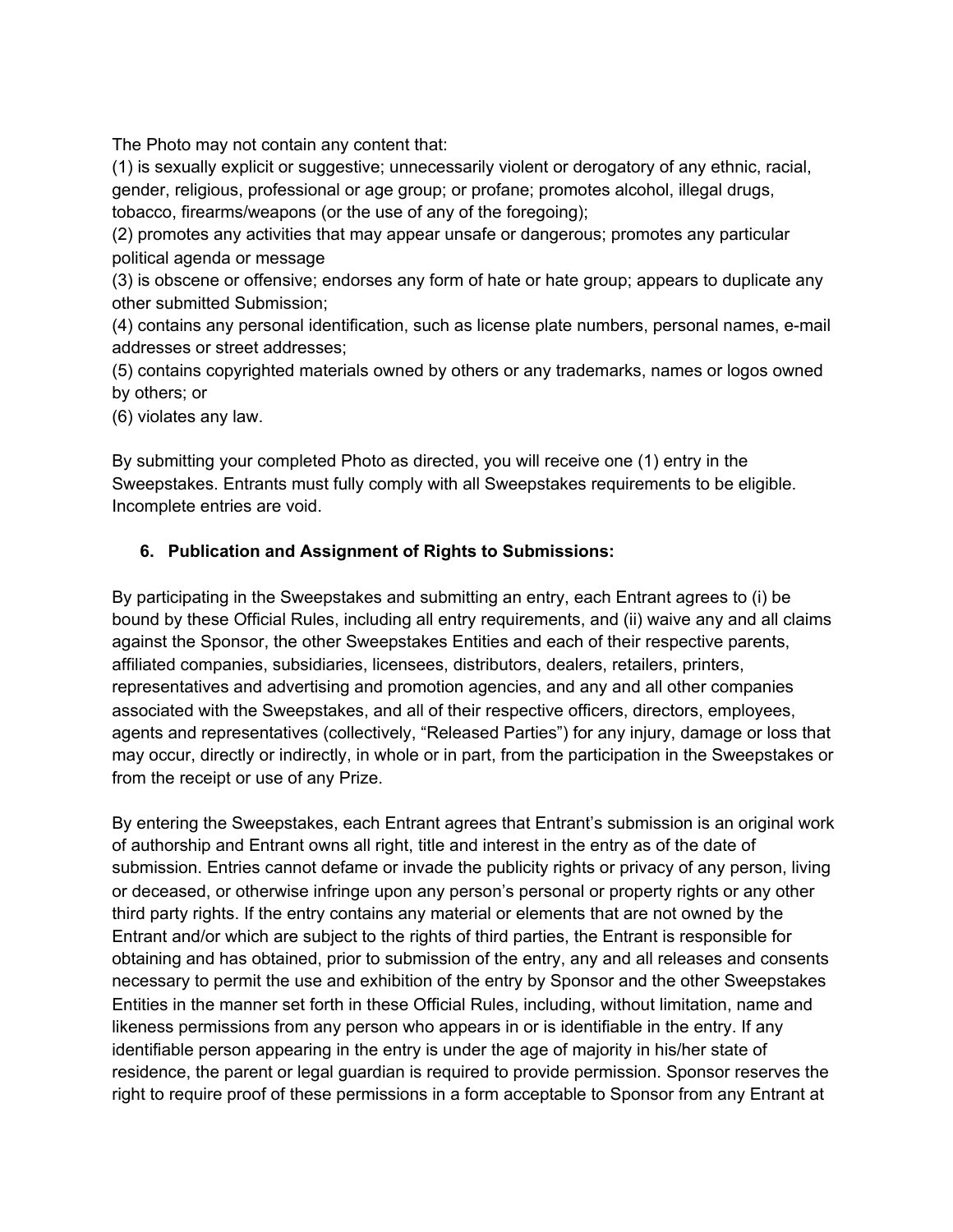any time. Sponsor reserves the right to disqualify any entry it deems to be offensive, inappropriate, not in keeping with Sponsor's image or that is otherwise not in compliance with these Official Rules, in its sole discretion. By entering the Sweepstakes, Entrants agree to assign all right, title, and interest, including copyright rights, in the entry to Sponsor and grant permission for Sponsor, the other Sweepstakes Entities and their respective designees to publish or publicize all or part of their entry, including but not limited to Entrant's name, likeness and Photo, in whole or in part, for advertising, promotional and trade or other purposes in conjunction with this and similar promotions in any and all media now known or hereafter developed, worldwide in perpetuity, without notice or permission and without further compensation, except where prohibited by law.

# 7. **Prizes: Five (5) Prizes are available to be awarded.**

Each Winner will receive a Gift Card to any business within the Times Square Alliance's district boundaries of the Winner's choice (the "Prize") worth the retail value of \$50.00. Gift Card choice is subject to availability. The Winner is fully responsible for any and all applicable federal, state, and local taxes (including income and withholding taxes). All costs and expenses associated with Prize acceptance and use not specified herein as being provided are the sole responsibility of the Winner. All prize details are at Sponsor's sole discretion. The Prize is non-endorsable, non-refundable, non-transferable and non-assignable, with no cash redemptions or substitutions except at Sponsor's sole and absolute discretion. Sponsor reserves the right to substitute a prize (or portion thereof) with one of comparable or greater value, at its sole and absolute discretion.

# **8. Winner Selection and Notification.**

Winner Selection: There will be five (5) winners. Winners will be determined by random drawing conducted by Sponsor on or about 1/12/2021 from all eligible Entries. All decisions of Sponsor are final and binding. All Entries are subject to verification, confirmation and compliance with the Official Rules. Odds of winning depend upon the number of eligible Entries received. Limit: one (1) winner per person, per Instagram account or Twitter account, and per household.

Winner Notification: Sponsor will attempt to notify each potential winner ("Potential Winner") via direct message on or about 1/13/2021. Potential Winner must respond within two (2) days of notification attempt. Failure to respond to notification as directed within the stated time will result in forfeiture of Prize. Prize will be delivered to Winner via e-mail.

# **9. General Terms and Limitations of Liability and Releases.**

Released Parties are not responsible for stolen, late, incomplete, illegible, misdirected, lost, damaged, garbled, delayed, undelivered, inaccurate, postage-due or garbled entries, Photos, e-mail or mail. Entries generated by a script, macro or other mechanical or automated means or by any means which subvert the entry process will be disqualified. Released Parties are not responsible for lost, interrupted or unavailable network, server, Internet Service Provider (ISP),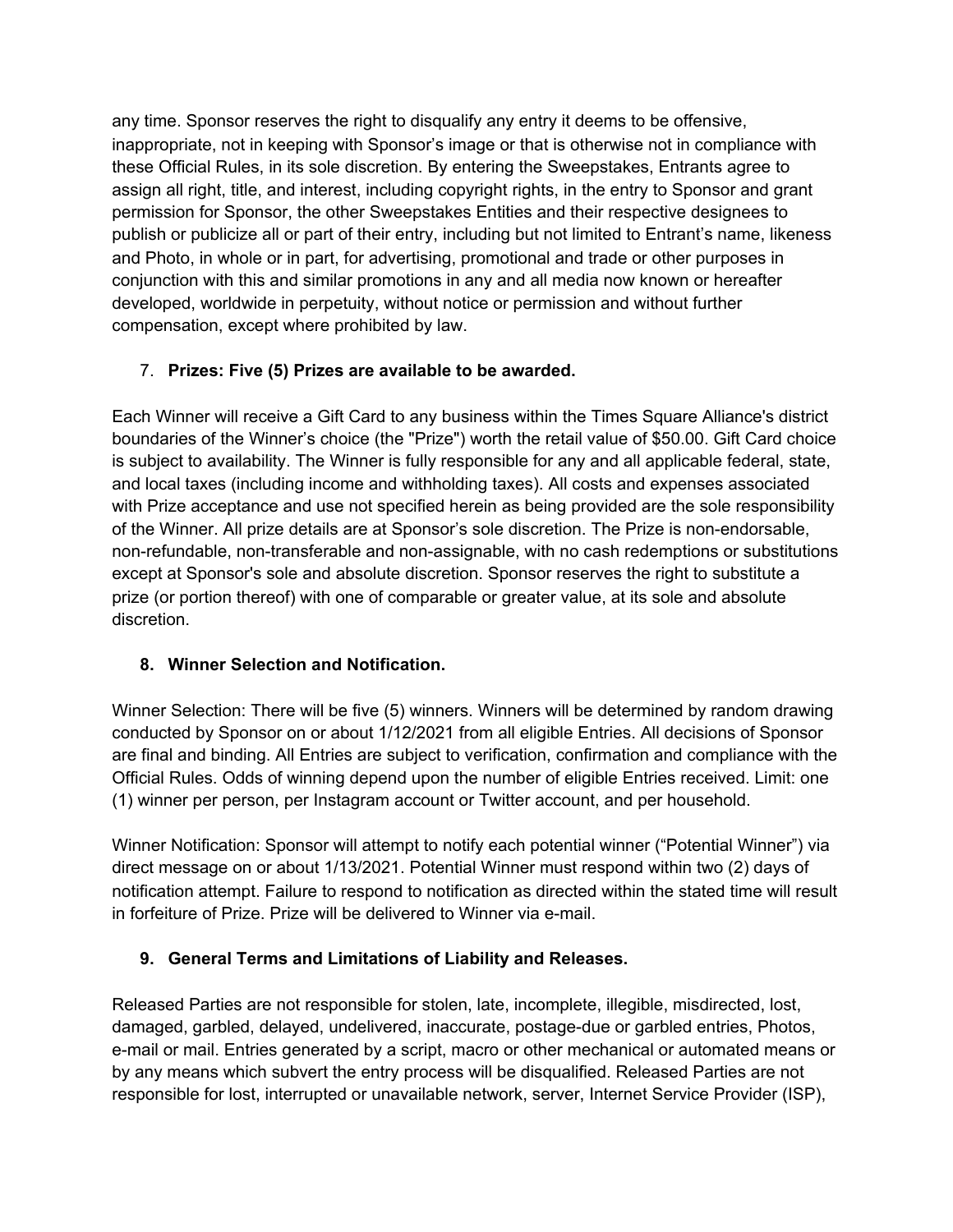website, or other connections, availability or accessibility or miscommunications or failed computer, satellite, telephone or cable transmissions, lines, or technical failure or jumbled, scrambled, delayed, or misdirected transmissions or computer hardware or software malfunctions, failures or difficulties, or other errors or difficulties of any kind whether human, mechanical, electronic, computer, network, typographical, printing or otherwise relating to or in connection with the Sweepstakes, including, without limitation, errors or difficulties which may occur in connection with the administration of the Sweepstakes, the processing of entries, the announcement of the Prize or in any Sweepstakes-related materials. Released Parties are also not responsible for any incorrect or inaccurate information, whether caused by website users, tampering, hacking, or by any equipment or programming associated with or utilized in the Sweepstakes. Released Parties are not responsible for injury or damage to Entrants' or to any other person's computer related to or resulting from participating in this Sweepstakes or downloading materials from or use of the website.

The Sweepstakes is designed to increase consumer awareness of and interest in the Times Square Alliance. This Sweepstakes may not be used for any form of gambling. In the event that the Sweepstakes is challenged by any legal or regulatory authority, Sponsor reserves the right to discontinue or modify the Sweepstakes, or to disqualify Entrants residing in the affected geographic areas. In such an event, Released Parties shall have no liability to any Entrants who are disqualified due to such an action.

Persons who tamper with or abuse any aspect of the Sweepstakes or website or attempt to undermine the legitimate operation of the Sweepstakes by cheating, deception or other unfair playing practices, or intend to annoy, abuse, threaten or harass any other Entrant or Sponsor's representatives or who are in violation of these Official Rules, as solely determined by Sponsor, will be disqualified and all associated entries will be void. Any attempt to deliberately damage the content or operation of this Sweepstakes is unlawful and subject to legal action by the Sponsor, the other Sweepstakes Entities and/or their respective agents. Sponsor and the other Sweepstakes Entities shall have the sole right to disqualify any Entrant for violation of these Official Rules or any applicable laws relating to the Sweepstakes, and to resolve all disputes in their sole discretion. Released Parties (i) make no warranty, guarantee or representation of any kind concerning any Prize, and (ii) disclaim any implied warranty. All disputes will be resolved under applicable U.S. laws in the County of New York, state of New York without giving effect to choice of law or conflicted law principles (whether of the state of New York, or any other jurisdiction), which would cause the application of the laws of any jurisdiction other than the state of New York. Sponsor's failure to enforce any terms of these Official Rules shall not constitute a waiver of that provision. The Sponsor and the other Sweepstakes Entities, as applicable, reserve the right, in their sole discretion, to cancel or suspend the Sweepstakes for any reason, including should virus, bugs, unauthorized human intervention, or other causes corrupt the administration, security, fairness, integrity or proper operation of the Sweepstakes. In the event of cancellation, Sponsor may elect to identify the Winner and award the Prize from among all nonsuspect, eligible entries received up to the time of such cancellation.